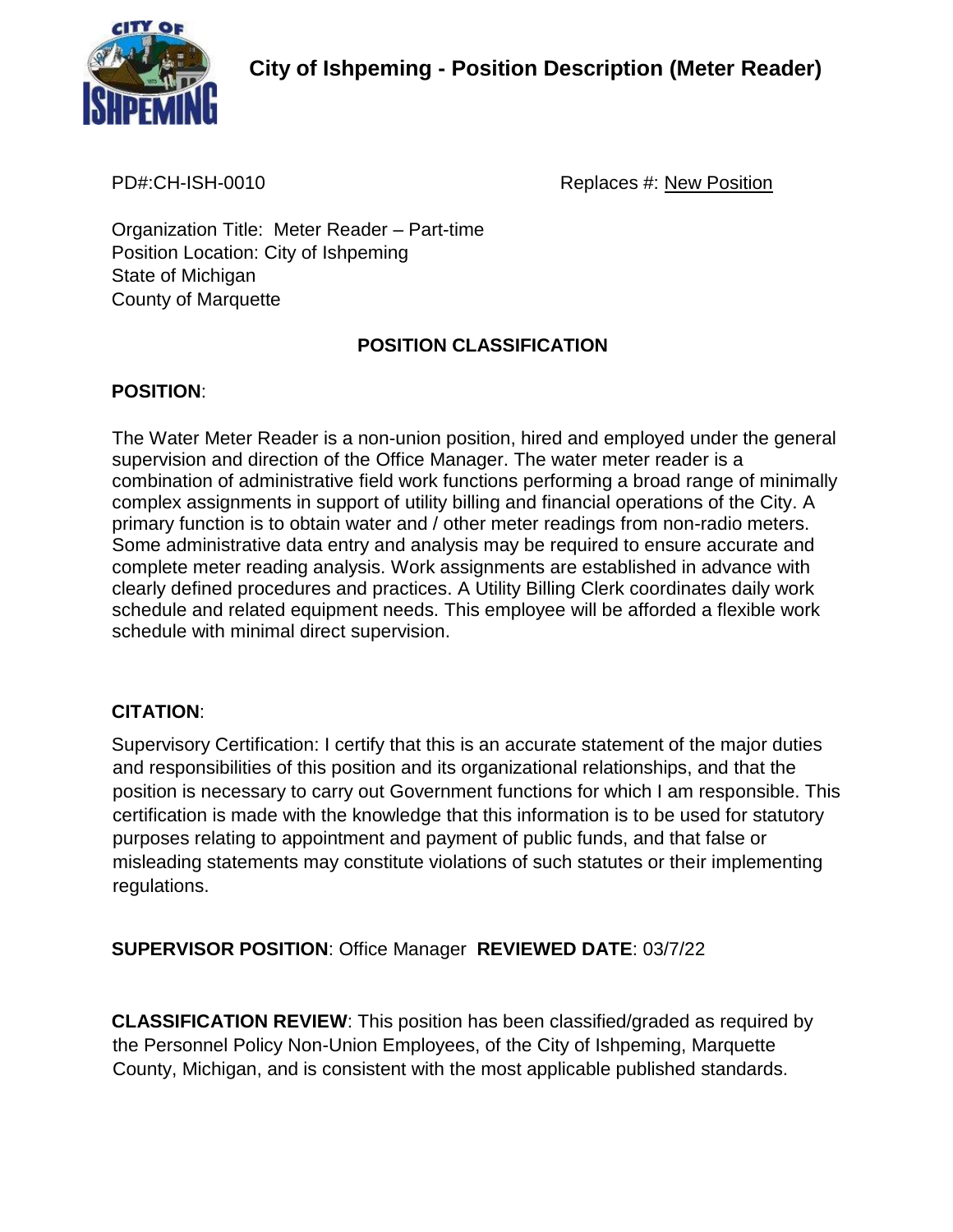| <b>Position Information</b>         | <b>Conditions of Employment</b>                     | <b>Position Assignment</b> |
|-------------------------------------|-----------------------------------------------------|----------------------------|
| <b>FLSA - NO</b>                    | Drug Test Required - NO                             | Part-Time                  |
| Primary Work Role - Meter Reading   | <b>Financial Management Certification</b><br>$- NO$ | <b>Full Potential</b>      |
| <b>Additional Work Role 1: None</b> | Essential Designated - NO                           | Non-Probationary           |
| <b>Additional Work Role 2</b>       | Required Access to Firearms – NO                    |                            |
| Interdisciplinary $-$ NO            | Personal Reliability Screening - NO                 |                            |
| Security Access - NO                | Vaccination - YES                                   |                            |
|                                     | Influenza                                           |                            |
| FLSA Appeal - NO                    | Financial Disclosure - NO                           |                            |
| Supervisory Status - NO             | Lautenberg $-$ NO                                   |                            |

**SUPERVISORY CONTROLS**: Works under the direction of the Office Manager for Personnel / HR and Administration who provides oral and written instructions within the limits of established policies and basic operation schedules. The Utility Billing Clerk assigns daily tasks / work operations. Completed work is evaluated for overall effective and economical use of personnel, equipment, materials, and methods to meet operational goals and quality standards.

**ESSENTIAL DUTIES**. Performs Administrative and Field Work Assignments with primary tasks associated with collection of metered drinking water for residential and / or commercial meters. Essential tasks shall include:

- Uploading route information, readings other available data from meter reading software to handheld reading devices before/after completing reading routes.
- Obtain accurate / current water and final meter readings.
- Distribute door hanger / shut-off notices for delinquent accounts.
- Maintain interior and exterior of assigned city vehicle for clean professional appearance / condition.
- Report necessary service requirements / concerns (e.g. tampering) noted at location during meter reading to the DPW.
- Perform basic user-level maintenance / care of meter reading equipment
- Perform other related functions as assigned

### **CONDITIONS OF EMPLOYMENT**.

• Exposure to prevailing weather conditions.